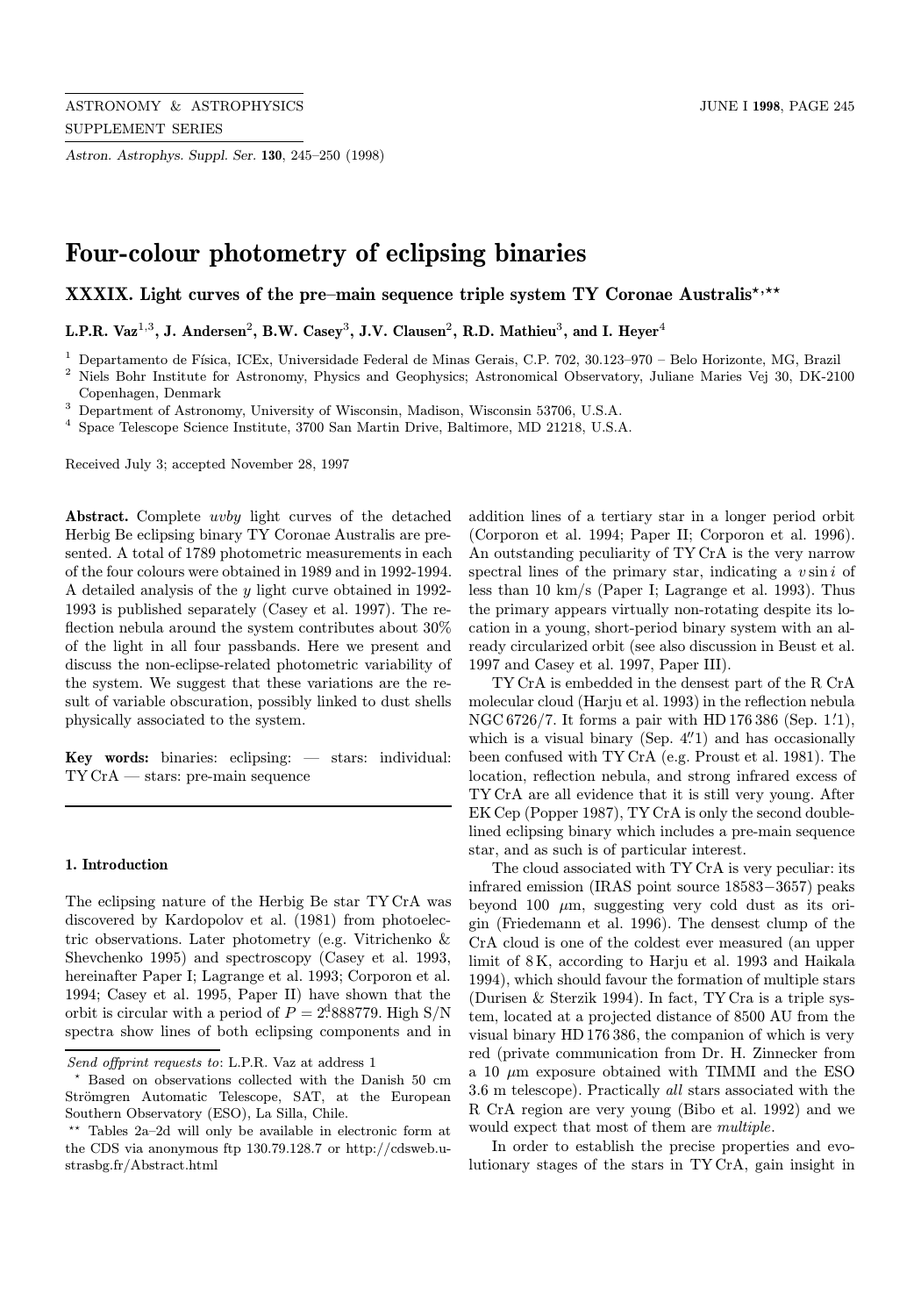Table 1. Data for TY CrA and the comparison stars. The uvby indices for TY CrA correspond to phase 0. 349 (1994), while its  $\beta$  index was obtained at 0.625 (1993)

|                 |                                           | TY CrA Comparison 1 Comparison 2          |                                           |
|-----------------|-------------------------------------------|-------------------------------------------|-------------------------------------------|
| HD              |                                           | 176423                                    | 176497                                    |
| SAO             | 210829                                    | 210834                                    | 210840                                    |
| CPD             | $-37^{\circ}13024$                        | $-36^{\circ}13235$                        | $-36^{\circ}13242$                        |
| $\alpha_{2000}$ | $18^{\rm h}$ 58 <sup>m</sup> $19^{\rm s}$ | $18^{\rm h}$ 58 <sup>m</sup> $28^{\rm s}$ | $18^{\rm h}$ 58 <sup>m</sup> $45^{\rm s}$ |
| $\delta_{2000}$ | $-36^{\circ} 56' 52''$                    | $-36^{\circ}$ 44' $12''$                  | $-36^{\circ} 36' 02''$                    |
| Sp. type        | B8-B9:                                    | A1 III-IV                                 | A0 IV                                     |
| V               | 9.299<br>$+7$                             | 9.017<br>$\pm 6$                          | 8.377<br>$\pm 8$                          |
| $b - y$         | 0.407<br>$+5$                             | 0.210<br>$\pm 4$                          | 0.093<br>$+7$                             |
| m <sub>1</sub>  | $-0.004$<br>$\pm 13$                      | 0.150<br>$\pm 7$                          | 0.161<br>$\pm 4$                          |
| c <sub>1</sub>  | 0.778<br>$\pm 11$                         | 0.917<br>$+11$                            | 0.943<br>$+2$                             |
| β               | 2.783<br>$+1$                             | 2.849<br>$\pm 3$                          | 2.865<br>$\pm 1$                          |

the applicability of current theoretical models for PMS stars, and understand the variability and unusual photometric phenomena of TY CrA, a careful photometric analysis based on complete and accurate light curves is essential. The observational material for such studies is documented in the present paper, while a detailed analysis of the y light curve (including an ephemeris) and a discussion of the properties of the system are given in Paper III.

The light curves of TY CrA show a moderately deep primary eclipse and a very shallow secondary minimum,  $0<sup>m</sup>03$  deep in y and barely detectable in u. The unequal minima indicate different temperatures for the two components. Anticipating Paper III, the  $3.16 M_{\odot}$ ,  $12\,000\,\mathrm{K}$  primary is located near the ZAMS (although curiously cooler than models predict) and the  $1.64 M_{\odot}$ , 4900 K secondary is at the base of its Hayashi track. A conspicuous "reflection effect" is present, but no other strong proximity effects appear in the light curves. There is evidence of considerable intrinsic variability, on time scales ranging from days to years and not evidently correlated with orbital phase. We discuss the variability further below and suggest that it is primarily the result of variable obscuration.

#### 2. Observations

 $TY CrA$  was observed in the Strömgren *uvby* system with the SAT reflecting telescope at ESO, La Silla, Chile, using the six-channel spectrograph–photometer and photon counting system described by Nielsen et al. (1987). Observations were obtained during 22 nights from June 14 to July 9, 1989 (by IH), 5 nights from June 8 to 14, 1992 (JA), 19 nights from May 26 to June 27, 1993 (LPV, BWC, JA) and 32 nights from June 05 to July 15, 1994  $(LPV)$ . A circular diaphragm of  $17<sup>′</sup>$  diameter was used throughout.

Sky background measurements were taken systematically at a position  $60''$  N and  $60''$  E from TY CrA. However, these did not correct for the contribution of the reflection nebulae NGC 6726/7. Correction for the nebular light is discussed in detail in Paper III, where the nebula is found to contribute roughly one third of the observed flux in the 17" diaphragm at quadrature in all of the colours.

Extinction corrections were based on the nightly coefficients from the two comparison stars and other constant stars. When needed, linear or quadratic corrections for instrumental drift (uncooled photomultipliers) and/or changes in sky transparency during the night, determined from repeated measurement of several constant stars, were applied. HD 176 423 and HD 176 497, both within 0.06 of TY CrA, were used as comparison stars and observed alternately between the measurements of TY CrA. Both stars were found to be constant within the observational accuracy throughout the four observing periods. The observational mean errors of a magnitude difference between the comparison stars (data from 1992, 1993 and 1994; the errors in 1989 were roughly a factor 1.2 higher) were:  $\sigma(\Delta u)=0^{\text{m}}008.$  $\sigma(\Delta v) = 0^{\text{m}} 007,$ 

 $\sigma(\Delta b)=0^{m}007.$  $\mathcal{F}^{\text{m}}007, \quad \sigma(\Delta y)=0.0006.$ 

Information and photometric results for both TY CrA and the comparison stars are given in Table 1. The photometric indices for TY CrA have not been corrected for nebular contamination. While three stars contribute to the flux from the system, both the primary/secondary and primary/tertiary luminosity ratios are greater than 30. Thus the photometric indices (once corrected for the nebular contamination, see Paper III) primarily correspond to the photosphere of the primary star.

#### 3. The light curves

The light curves of TY CrA in the instrumental system are presented in Tables 2a–2d, containing 698 points from 1989 (Table 2a), 135 points from 1992 (Table 2b), 371 points from 1993 (Table 2c), and 585 points from 1994 (Table 2d) in each colour. Typical rms errors of one magnitude difference (calculated from all points and their deviation from a third order spline interpolation curve used in the calculation of the normal points, see Vaz et al. 1995) are  $0^{m}006(u, v)$  and  $0^{m}005(v, y)$ . Most phases were covered at least twice in the periods 89, 92–93 and 94.

The y light curves  $TY CrA - HD 176 423$  derived from the 1989, 1992 and 1993 observations are shown in Fig. 1, phased according to the ephemeris presented in Paper III: Min I at: HJD 2 449 537.8414 +  $2^{4}$ 888779 E.<br>  $\pm 8$   $\pm 13$ 

As discussed in Paper III, the period is variable, with minima occurring up to 0.004 days from those predicted by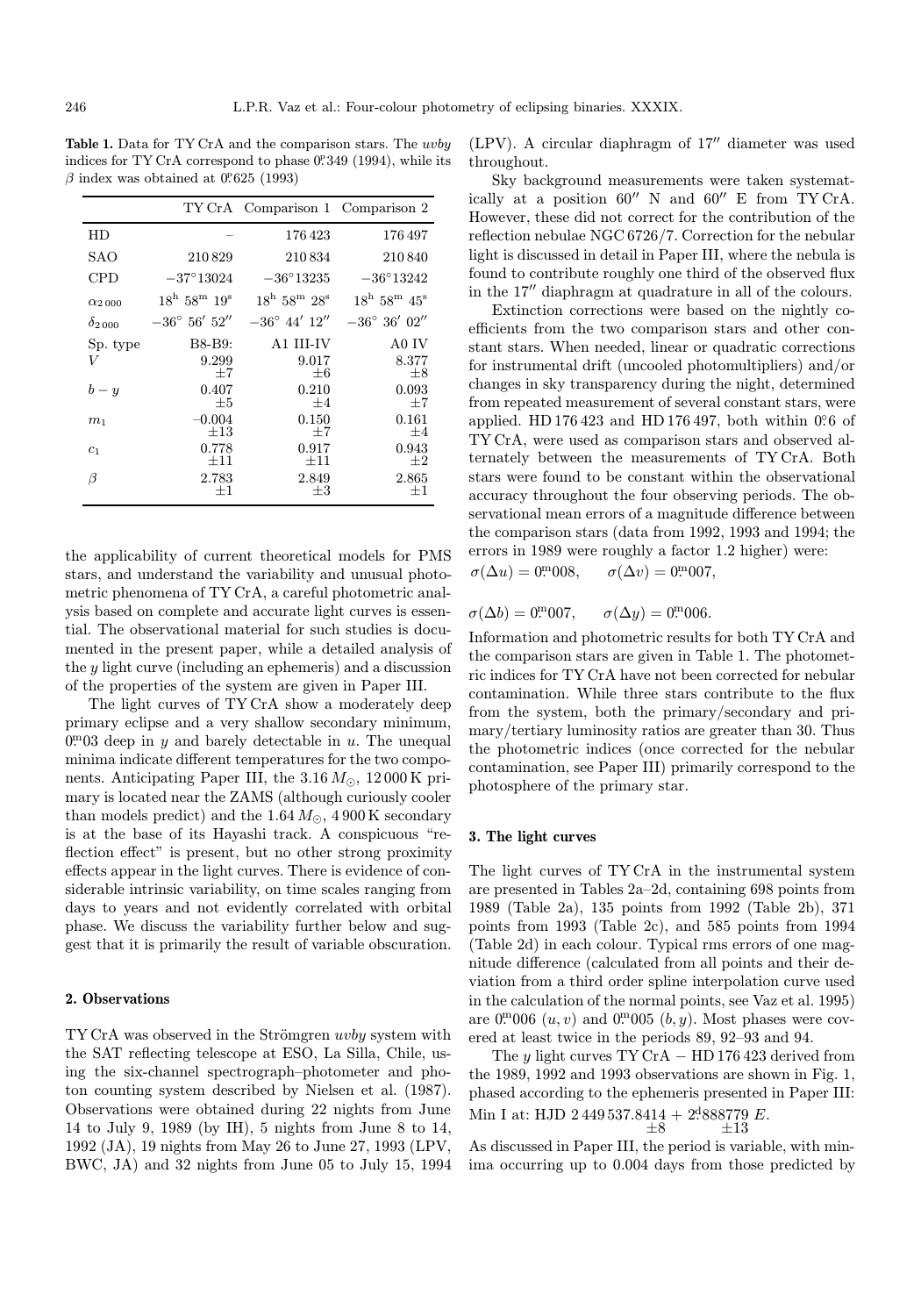

Fig. 1. y magnitude differences (instrumental system) between TY CrA and HD 176 423 in 1989, 1992 and 1993

Table 3. Transformation coefficients for calibration of the instrumental system to the standard uvby system, for years 1993 and 1994

| coefficient      | 1993 | 1994                                    |  |
|------------------|------|-----------------------------------------|--|
| B                |      | $0.061 \pm 0.032 \quad 0.032 \pm 0.012$ |  |
| $\boldsymbol{D}$ |      | $1.022 \pm 0.008$ $1.028 \pm 0.007$     |  |
| J                |      | $0.019 \pm 0.015 -0.008 \pm 0.014$      |  |
| F                |      | $0.954 \pm 0.074$ $0.955 \pm 0.053$     |  |
|                  |      | $0.103 + 0.017 - 0.142 + 0.025$         |  |

the above ephemeris. This indicates that orbit of the tertiary star extends some  $\pm 0.35$  AU along the line of sight, possibly more.

The y light curve from 1994 is shown in Fig. 2. The colour index curves from the 1992 and the 1993 data are shown in Fig. 2 of Paper III, and the colour index curves for the 1994 data are shown here in Fig. 3 (the larger uncertainties of the 1989 data do not justify a more detailed presentation of the colours curves). The larger measurement errors in u are apparent in the scatter of the  $(u - y)$  index curve.

Coefficients for transformation to the standard system are presented in Table 3, for the 1993 and 1994 observing runs, respectively. They should be used with the instrumental magnitude differences (TY CrA−HD 176 423, Tables 2a-2d) according to the equations (Olsen 1983):

$$
\Delta V_{\text{std}} = \Delta y_{\text{intr}} + \text{B}\Delta (b - y)_{\text{std}} \tag{1}
$$

$$
\Delta(b-y)_{\text{std}} = D\Delta(b-y)_{\text{instr}} \tag{2}
$$

$$
\Delta m_{1, \text{std}} = \mathbf{F} \Delta m_{1, \text{instr}} + \mathbf{J} \Delta (b - y)_{\text{std}} \tag{3}
$$

$$
\Delta c_{1,\text{std}} = H \Delta c_{1,\text{instr}} + I \Delta (b - y)_{\text{std}}.\tag{4}
$$

Following Olsen (1983), these transformation coefficients have been determined using standard stars of spectral type F and earlier, i.e.  $(b-y)_{std} < 0.41$ , a domain which is valid for both the comparison stars and for TY CrA itself, which is dominated by the light of the early-type primary star.

#### 4. Non-eclipse variability

The brightness level of the TY CrA light curve changed significantly during the 5-year period on several time scales. Figure 1 shows that the system became  $\sim 0.007$ brighter from 1989 to 1992/1993. The 1994 observations (Fig. 2) show that this tendency subsequently reversed, and the system became again fainter than in 1993 by  $\sim 0^{m}03$  in all four colours (see also Fig. 3 in Paper III).

Non-eclipse variations are also present on much shorter time scales. This is evident in our extensive 1994 data set obtained in an interval covering 42 days (∼14 orbits); the phased light curve is shown in Fig. 2. Variability is evident at numerous phases where the range of photometry can be as large as  $0.05$ , far greater than the observational errors. Variability is also evident in the brightnesses of both the shoulders and minima of the primary eclipse. However, we have data from many nights when both the minimum and one of the shoulders of the primary eclipse are observed; in all cases the eclipse depth remains unchanged.

Another perspective on this non-eclipse photometric variations is given in Fig. 4, where we show nightly mean O-C values from the theoretical y light curve computed in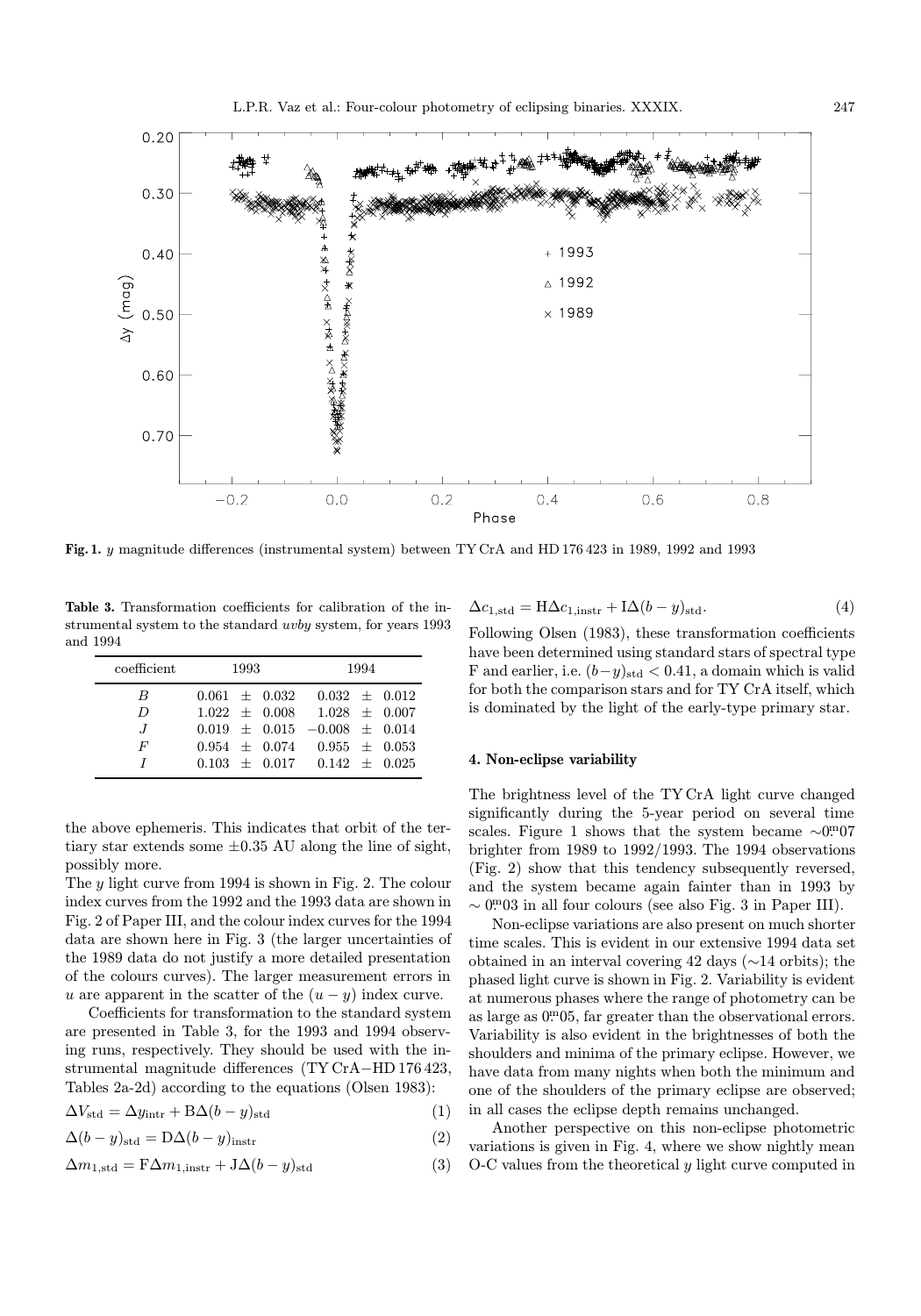

Fig. 2. y magnitude differences (instrumental system) between TY CrA and HD 176 423 in 1994



phase

Fig. 3.  $b - y$ ,  $v - y$  and  $u - y$  colour index differences (instrumental system) between TY CrA and HD 176 423 in 1994. The vertical dotted lines mark the phase limits of both eclipses, according to the theoretical solution of Paper III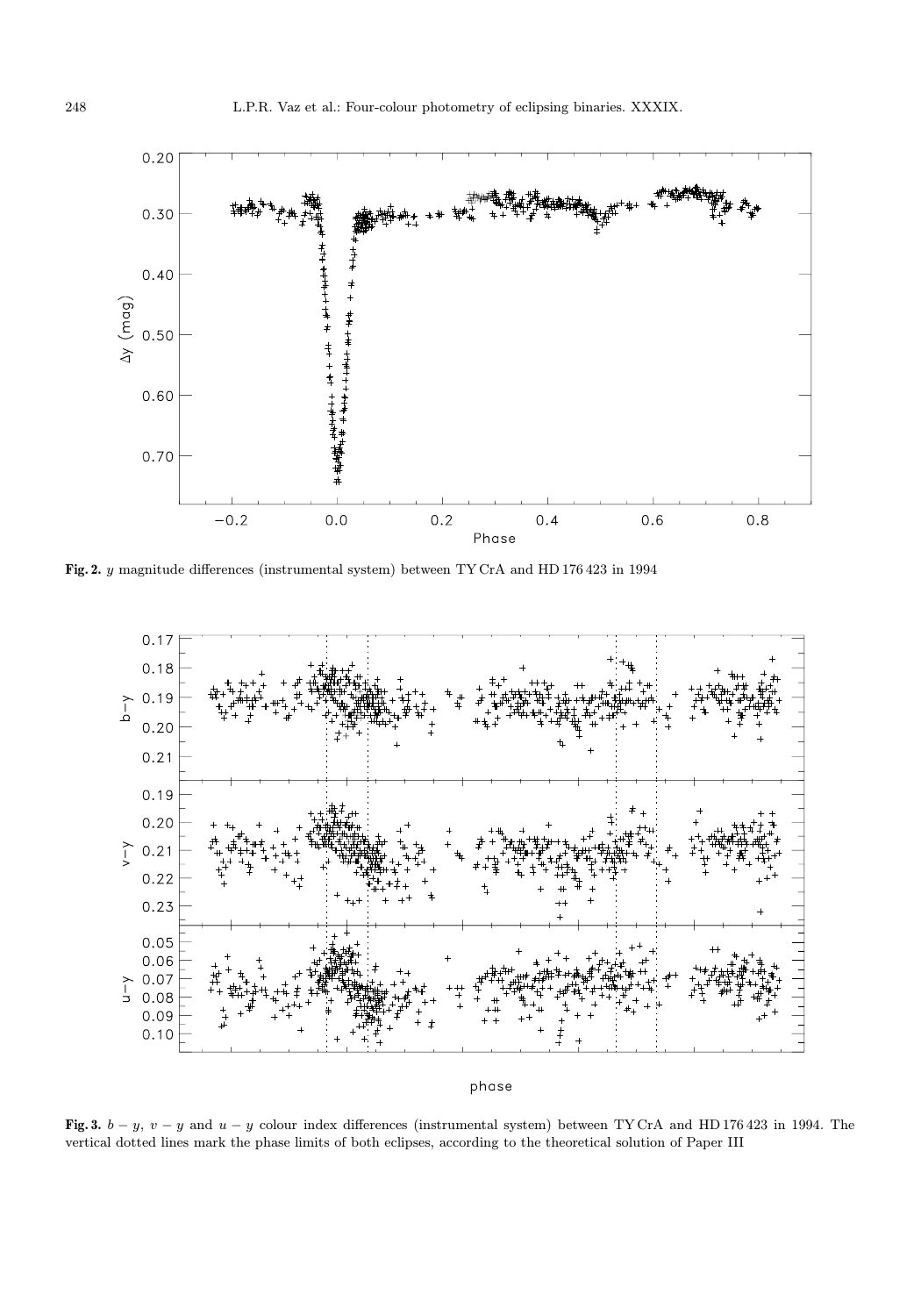

 $\overline{20}$ Days from sta

 $J-C$   $(mag)$ 

Fig. 4. Nightly mean  $O-C$  values from the theoretical  $y$  light curve (Paper III) plotted with all observing periods referred to the first night so as to have a common origin. The night–to– night variations are clearly seen

Paper III. For the 1994 data there is an evident decrease in the mean light level by 0<sup>m</sup>04 over the course of 30–35 days, followed by a slight increase over the next week. Evidently non-eclipse variations occurs over the course of a few orbits. Occasional significant variations are also seen on time scales of a day, and thus shorter than the orbital time scale. It is clear from Fig. 4 that, in our measurements covering from 1989 to 1994, TY CrA changed its brightness by  $0<sup>m</sup>10$  and reached its brightest levels in 1993.

As is evident in the colour-index curves (Figs. 3 and 4 in Paper III), these non-eclipse variations are grey to first order. However, more detailed examination reveals a reddening associated with the brightness variations. Extending the calculation of the mean O–C to the other (bvu) colours, we show in Fig. 5 the mean O–C in  $(b - y)$ against the mean  $O-C$  in y. There is a clear trend showing that the fainter the star, the redder its colour.

Given this reddening and the lack of phasing with the orbit, it is tempting to associate these light variations with variable dust obscuration, as also has been demonstrated for the PMS binary AK Sco (Andersen et al. 1989), which can show variations of more than 1 mag in the time scale of one day (later unpublished observations). It seems unlikely that long-term variations as large as  $0<sup>m</sup>05$  are intrinsic to the stars in TY CrA. The secondary and tertiary stars individually contribute less than 3% to the total light, thus making spots on these stars an unlikely origin. Flares are common during the PMS phase of evolution, but they can hardly be the reason for slow variations on time scales of tens of days and longer. An intrinsic variation of the primary star also seems unlikely, considering that the depth of the primary eclipse remains unchanged in the course of the light variations. The same argument applies to varying contributions from the reflection nebula. Barring these explanations, we suggest that at least the longer term variations are due to variable dust obscuration.



Fig. 5. Colour index curve  $\Delta(b-y)$  versus  $\Delta y$  for the amount of extinction derived from nightly O–C means using the adopted solution of Paper III. Different observing runs are shown with different symbols. The stronger the effect the redder its influence on the light curves. Mean total–to–selective extinction laws (Cardelli et al. 1989) corresponding to  $R = 3.1$  (continuous line) and to  $R = 6.5$  (dashed line) are also shown

Figure 5 shows curves orresponding to mean total-toselective extinctions of  $R = 3.1$  and  $R = 6.5$ , from Cardelli et al. (1989);  $R = 6.5$  is the value found by Cardelli & Wallerstein (1989) for TY CrA. Our data are also consistent with such a large value of R. Our observations do not allow us to determine the location of the intervening dust. The spectral energy distribution (e.g. Bibo et al. 1992, Paper I) shows a large flux excess longward of 10  $\mu$ m, indicating the presence of circumbinary dust. The increasing flux with increasing wavelength suggests a circumbinary shell, plausibly the source of variable extinction. The presence of a circumbinary disk with a central hole cleared of dust is also possible and may contribute to the variability. For an estimated tertiary orbital radius of order 0.5 AU, disks might form around both the eclipsing pair and the tertiary star as well as surrounding the entire system, and the tertiary star may be able to influence the dynamics of the dust even if it were not to have a disk of its own. A concerted observational effort will be needed to clarify the dust distribution in the TY CrA system in more detail.

However, not all of the photometric variability is straightforwardly explained by circumbinary obscuration. For example, Paper III notes that during 1992 the system became 0<sup>m</sup>015 fainter at phase 0?7 in three sequential orbit cycles, strongly suggesting that the variation was linked to orbital phase, although evidently not to the eclipse